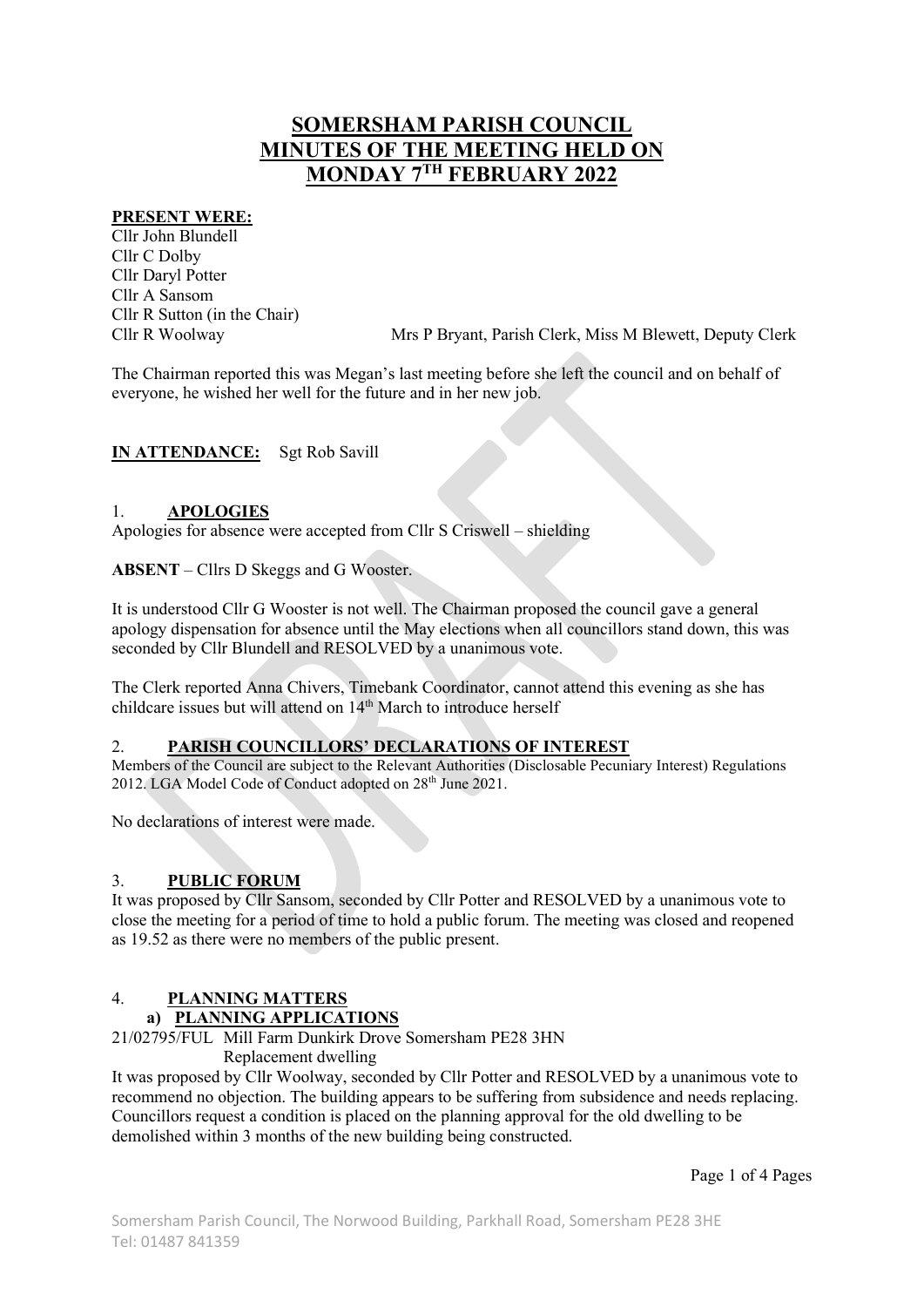#### b) PLANNING APPROVED

- 21/02500/FUL Dovecote Farm Parkhall Road Somersham PE28 3HL Proposed demolition and rebuild of existing barns due to movement, subsidence, collapse and structural instability
- 21/02219/S73 Agnes House 4A Rectory Lane Somersham Variation of C2 (plans) for 15/00076/FUL to make changes to the site access
- 21/02043/PIP 1 Hammond Way Somersham Huntingdon PE28 3YE Permission in principle application for the minimum of 1 no and maximum of 1no dwelling house, following demolition of a garage
- 21/01733/S73 Hilltop Orchard St Ives Road Somersham Variation of Condition 2 (Plans) on 19/00020/FUL (Relocation of approved gypsy/traveller mobile home and erection of dayroom) to swop the positions of the mobile home and dayroom and make minor changes to the orientation and elevations of the dayroom.
- 21/01491/FUL Pitches 4 And 4A Rosefield Parkhall Road Somersham Use of the land for Gypsy and Traveller residential with the establishment of three residential pitches

#### c) PLANNING REFUSED

19/00443/TREE The Olde Coach House 11 Whitehall Close Somersham PE28 3EA Beech tree - Remove branch and trim tree. Branch causing considerable concern, 13 metres into rear garden at an angle of 45%

## d) PLANNING CORRESPONDENCE

Email – Connor Chamberlain, Living Space Housing – Proposal for Affordable Housing Scheme in Somersham

The Clerk reported Mr Chamberlain has requested a meeting this month. Councillors agreed he could attend the public forum at the 14<sup>th</sup> March meeting.

## 5. MINUTES OF THE MEETING HELD ON 17TH JANUARY 2022

The Minutes were proposed by Cllr Potter, seconded by Cllr Woolway and RESOLVED by all Councillors present with 1 abstention (as that Cllr was not present at the meeting), to be a true record of events and will be signed by the Chairman.

6. POLICE REPORT (The police report was brought forward to follow Agenda Item 1) Sgt Savill gave an update on the recent youth problems/issues and the formal processes being implemented by the Police to curb the youth's bad behaviour.

Councillors were concerned they no longer received police updates through the e-cops system. Sgt Savill promised to compile a short manual report provided he is notified about 6 days in advance of each meeting.

## 7. REPORT FROM DISTRICT & COUNTY COUNCILLOR STEVE CRISWELL

Cllr Criswell sent his apologies for the meeting and there is no report on this occasion.

Page 2 of 4 Pages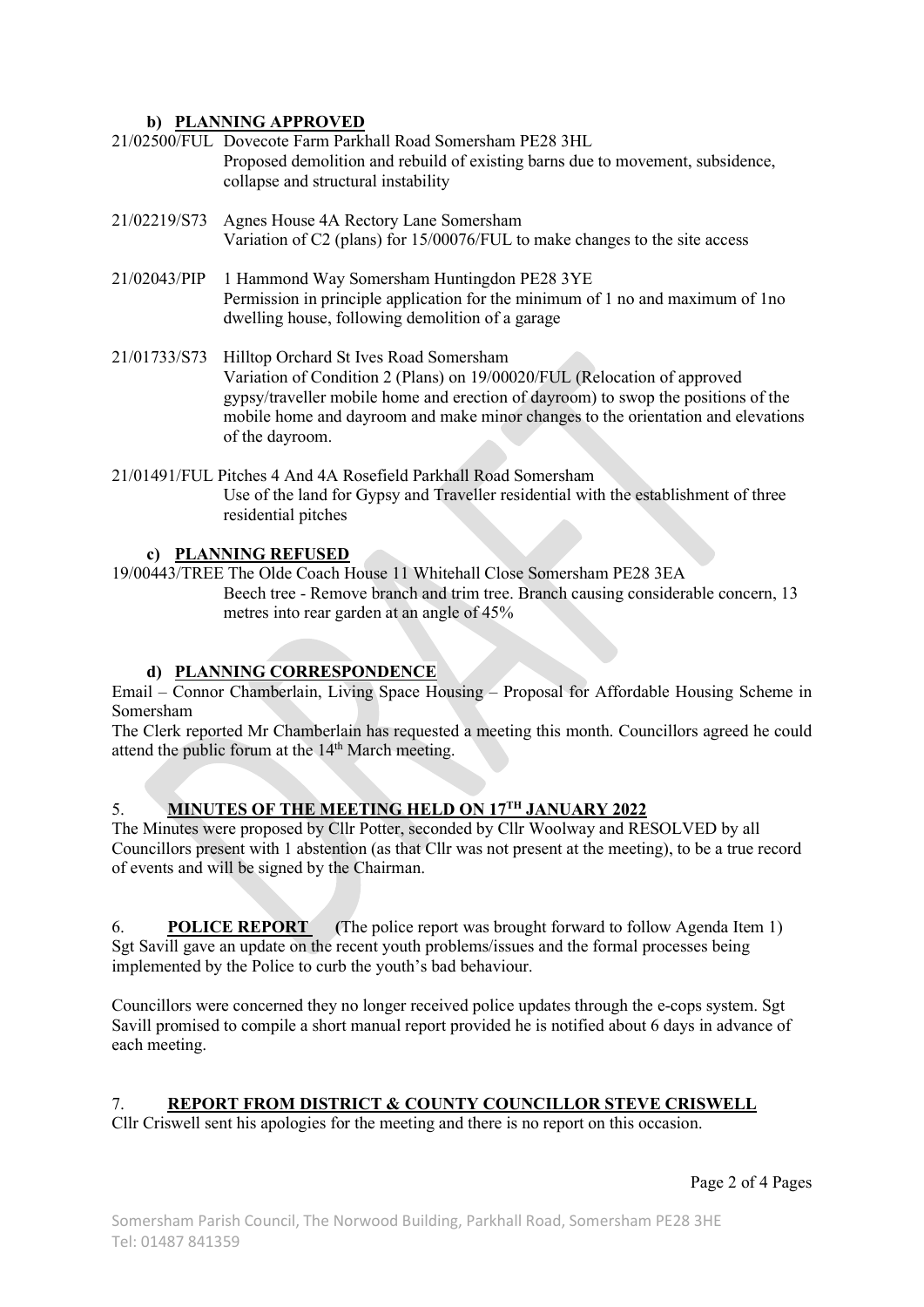#### 8. PARISH CLERKS REPORT Inc.

#### Matters Arising Report & Updates:

#### Correspondence emailed to councillors:

- i. RSN online updates
- ii. CAPALC bulletin & NALC CEO bulletins
- iii. Neighbourhood Alerts

**Oak Tree at the White Post.** The Clerk can confirm the Minutes of  $27<sup>th</sup>$  March 1911 (page 242) record it was proposed by the Chairman Mr Gotobed, seconded by Mr Goodenough and agreed unanimously to celebrate the coronation and it would be discussed by the 'Roadside Letting' public meeting.

#### 9. FINANCE & RISK MANAGEMENT MATTERS including: -

- a. The Monthly Accounts It was proposed by Cllr Sutton, seconded by Cllr Potter and RESOLVED by a unanimous vote to approve the accounts.
- b. The Budget 2022-2023 It was proposed by the Chairman to increase the LHI Bid 2022-2023 from £5000 to £7000 and accept the budget. RESOLVED.
- c. To Purchase two replacement computer base units for the office @£489.97 each from the contingency fund – This was proposed by Cllr Sutton, seconded by Cllr Blundell and RESOLVED by a unanimous vote.

#### 10. HIGHWAY MATTERS including Public Footways - Repairs/ Maintenance 10.1 To discuss and consider the cost to purchase and install self-righting night owl bollards for Chatteris Road – no costs received to date

10.2 Community Roadwatch – Mr McCandless email – The Clerk asked for Cllr suggestions for the July funding bid. Cllrs requested the Clerk to ask for his suggestions to go to the March meeting

Road closure - The Chairman reported the imminent complete closure at Parkhall Road/The Trundle with the understanding it will be closed for a month. The Clerk has not been notified and will try to find out more information.

## 11. TREE PROPOSALS FOR THE QUEENS PLATINUM JUBILEE AND GREEN **CANOPY**

Program for Councillors to distribute free trees with a maximum one per household to celebrate the Queens Platinum Jubilee in 2022 and costs to purchase trees. Potential cost in the region of £200 – 300 if unavailable FOC

It was proposed by Cllr Dolby to proceed. Councillors RESOLVED to purchase 70 trees (fruit & nut trees plus bee friendly trees), one for each year of the Queens reign. Councillors will organise a distribution exercise for Somersham parishioners from the Norwood Building car park.

#### 12. REPORTS OF MEETINGS ATTENDED BY PARISH COUNCILLORS

Cllr Sansom attended an SNRG meeting and provided an update via email.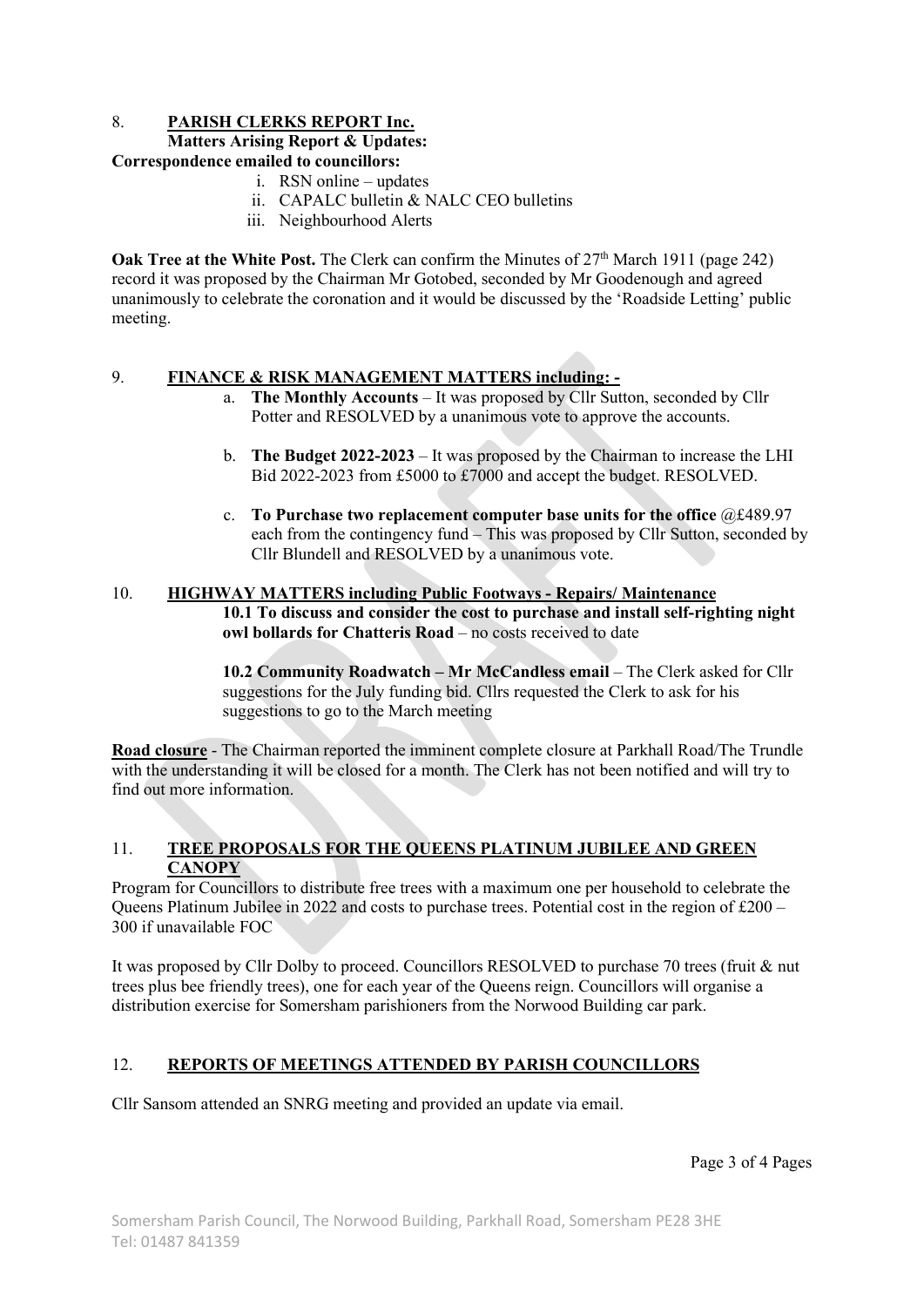## 13. CONFIDENTIAL SESSION

It was proposed by Cllr Sansom, seconded by Cllr Dolby and RESOLVED by a unanimous vote to close the meeting for a period of time as publicity would be prejudicial to the public interest due to the confidential matters to be discussed.

The meeting closed at 20:13 and was reconvened at 20:23

#### 10.1 Business Proposal

A RECORDED VOTE is required to establish the principle of whether or not to proceed with the request.

It was proposed by Cllr Sansom, seconded by Cllr Blundell and RESOLVED by a unanimous vote to investigate the principle of a lease through Wellers Hedley Solicitors and address the various longterm implications.

## 14. NOTICES & MATTERS FOR THE NEXT AGENDA

The following items were requested to be added to the next agenda.

Cllr Sansom – Footpath at the lake

Cllr Blundell – Thoughts of where the council could suggest young people may safely congregate and socialise.

The next meeting of Somersham Parish Council will be held on Monday 14th March 2022

There being no further business the meeting closed 20:25

……………………………. Richard Sutton, Chairman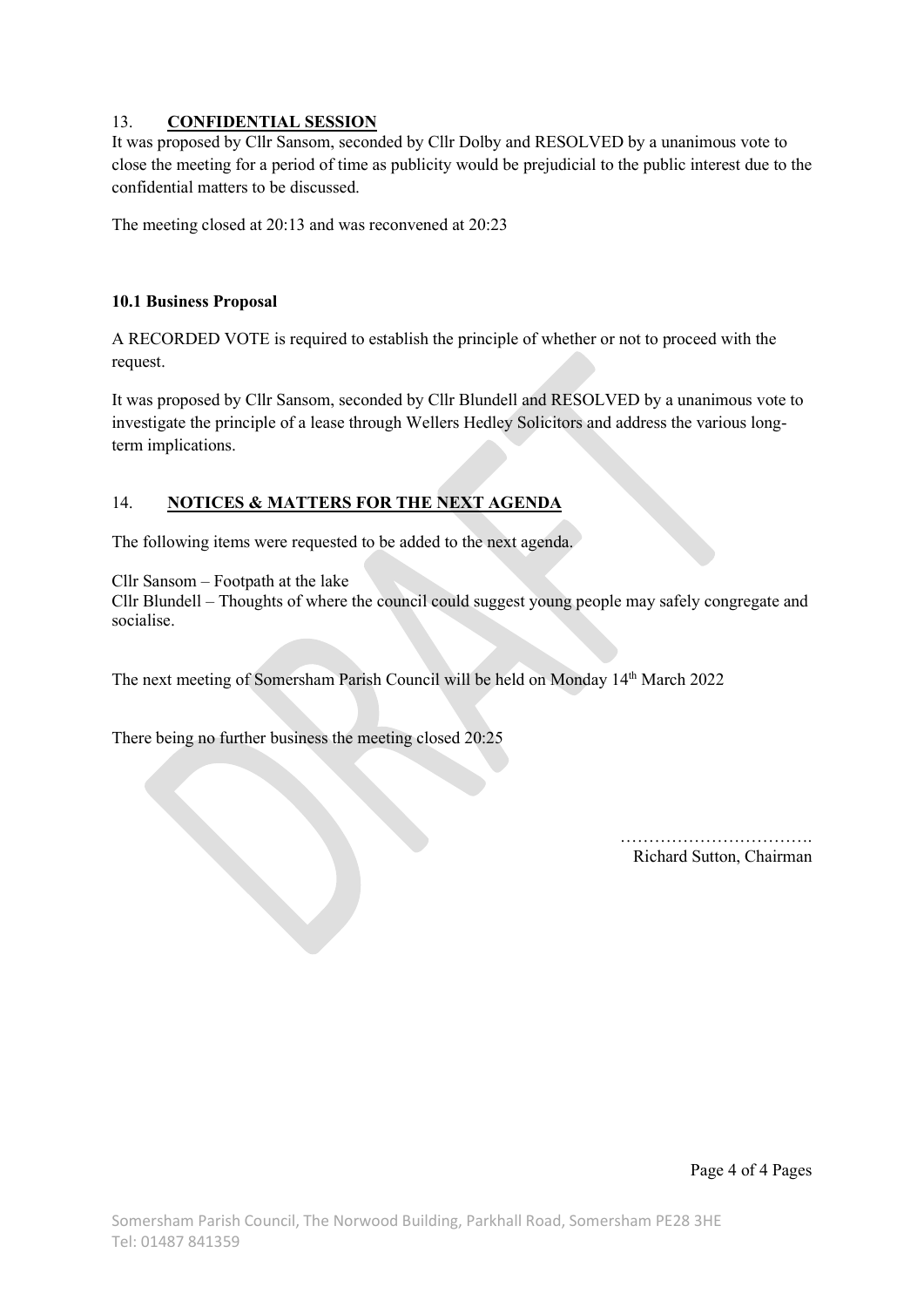| <b>ACCOUNTS</b>            | 7th February 2022                                           | Vat                  |                          | <b>TOTA</b><br>L |                | <b>Cost Centre</b>               |
|----------------------------|-------------------------------------------------------------|----------------------|--------------------------|------------------|----------------|----------------------------------|
| <b>ACCOUNTS</b>            | <b>Salaries</b>                                             | £0.00                | 7,694<br>.17             | £7,69<br>4.17    | <b>Bacs</b>    | Salaries - 24<br>January 2022    |
| LGSS                       | <b>Pension Fund</b>                                         | £0.00                | £581.<br>97              | £581.<br>97      | <b>Bacs</b>    | Pensions - 24<br>January 2022    |
| <b>NEST</b>                | <b>Pension Fund</b>                                         | £0.00                | £297.<br>92              | £297.<br>92      | DD             | Pension - 24<br>January 2022     |
| <b>HMRC</b>                | Tax & NI                                                    | £0.00                | £2,39<br>4.62            | £2,39<br>4.62    | <b>Bacs</b>    | <b>HMRC - 24</b><br>January 2022 |
|                            | Home working allowance - x 4 office staff                   | £0.00                | £104.<br>00              | £104.<br>00      | <b>Bacs</b>    | Salaries - 24<br>January 2022    |
| Royal British<br>Legion    | Remembrance Day wreath                                      | £0.00                | 17.00                    | £17.0<br>0       | Cheque         |                                  |
| Cambs ACRE                 | Annual membership                                           | £0.00                | £57.0<br>0               | £57.0<br>0       | <b>Bacs</b>    | Subscriptions                    |
| <b>CCL Supplies</b>        | Wheelie bin bags                                            | £4.35                | £21.7<br>6               | £26.1<br>1       | <b>DD</b>      | Maintenance                      |
| <b>VHMC</b>                | Hall hire - Strenght & balance classes                      | £0.00                | £60.0<br>0               | £60.0<br>0       | <b>Bacs</b>    | Changing<br>Lives                |
|                            | Hall hire - T'ai Chi classes                                | £0.00                | £40.0<br>0               | £40.0<br>0       | <b>Bacs</b>    | Changing<br>Lives                |
|                            | Hall hire - adapted yoga                                    | £0.00                | £21.0<br>0               | £21.0<br>0       | <b>Bacs</b>    | Changing<br>Lives                |
| <b>PKS Installations</b>   | GSM/3g line rental on remote CCTV,<br><b>High Street</b>    | £11.1<br>0           | £55.5<br>0               | £66.6<br>0       | <b>Bacs</b>    | <b>CCTV</b>                      |
| Ryness/QVS                 | <b>Electrical parts</b>                                     | £11.0<br>$\mathbf 0$ | £55.0<br>0               | £66.0<br>0       | <b>Bacs</b>    | C<br>Lights                      |
| Rialtas                    | Bookings software annual support &<br>licence               | £39.4<br>0           | £197.<br>00 <sub>0</sub> | £236.<br>40      | <b>Bacs</b>    | Admi<br>n                        |
| Mrs L Garrick              | Adapted yoga sessions                                       | £0.00                | £165.<br>00              | £165.<br>00      | <b>Bacs</b>    | Changing<br>Lives                |
| Huntingdonshre<br>DC       | Residual bin collections - 01 Jan - 31<br><b>March 2022</b> | £0.00                | £184.<br>60              | £184.<br>60      | <b>Bacs</b>    | Maintenance                      |
| <b>Mike Tabrett</b>        | T'ai Chi sessions                                           | £0.00                | £450.<br>00              | £450.<br>00      | <b>Bacs</b>    | Changing<br>Lives                |
| <b>CCL Supplies</b>        | Toilet cleaner                                              | £1.10                | £5.50                    | £6.60            | <b>Bacs</b>    | Maintenance                      |
|                            | Kitchen sanitiser                                           | £1.12                | £5.60                    | £6.72            | <b>Bacs</b>    | Maintenance                      |
| Mrs P Bryant               | Expenses refund - keys                                      | £0.00                | £33.6<br>0               | £33.6<br>0       | <b>Bacs</b>    | Maintenance                      |
| <b>Warren Access</b>       | Van mounted platform hire                                   | £45.6                | £228.                    | £273.            | <b>Bacs</b>    | C                                |
| Cole & Day                 | Fuel - 01 Jan 2022 - 15 Jan 2022                            | 0<br>£11.8           | 00<br>£59.4              | 60<br>£71.3      | <b>Bacs</b>    | Lights<br>Kubot                  |
|                            |                                                             | 9                    | 6                        | 5                |                | a                                |
|                            |                                                             |                      |                          | £0.00            | <b>Bacs</b>    |                                  |
|                            | <b>TOTAL</b>                                                | £125.<br>56          | £12,7<br>28.70           |                  | £12,854<br>.26 |                                  |
|                            |                                                             |                      |                          | £12,8<br>54.26   |                |                                  |
| <b>Electronic payments</b> |                                                             |                      |                          |                  |                |                                  |
| <b>BT Business</b>         | Qtr - to receive                                            |                      |                          | £0.00            | <b>DD</b>      | Administratio<br>n               |
| <b>Talk Talk Business</b>  | 01487 841359 & internet - January 2022                      | £12.0<br>0           | £60.0<br>$\mathbf{0}$    | £72.0<br>0       | DD             | Administratio<br>n               |
| <b>Talk Talk</b>           | CIC-01487 840266 - January 2022                             |                      |                          | £0.00            | DD             | Librar                           |

Somersham Parish Council, The Norwood Building, Parkhall Road, Somersham PE28 3HE Tel: 01487 841359